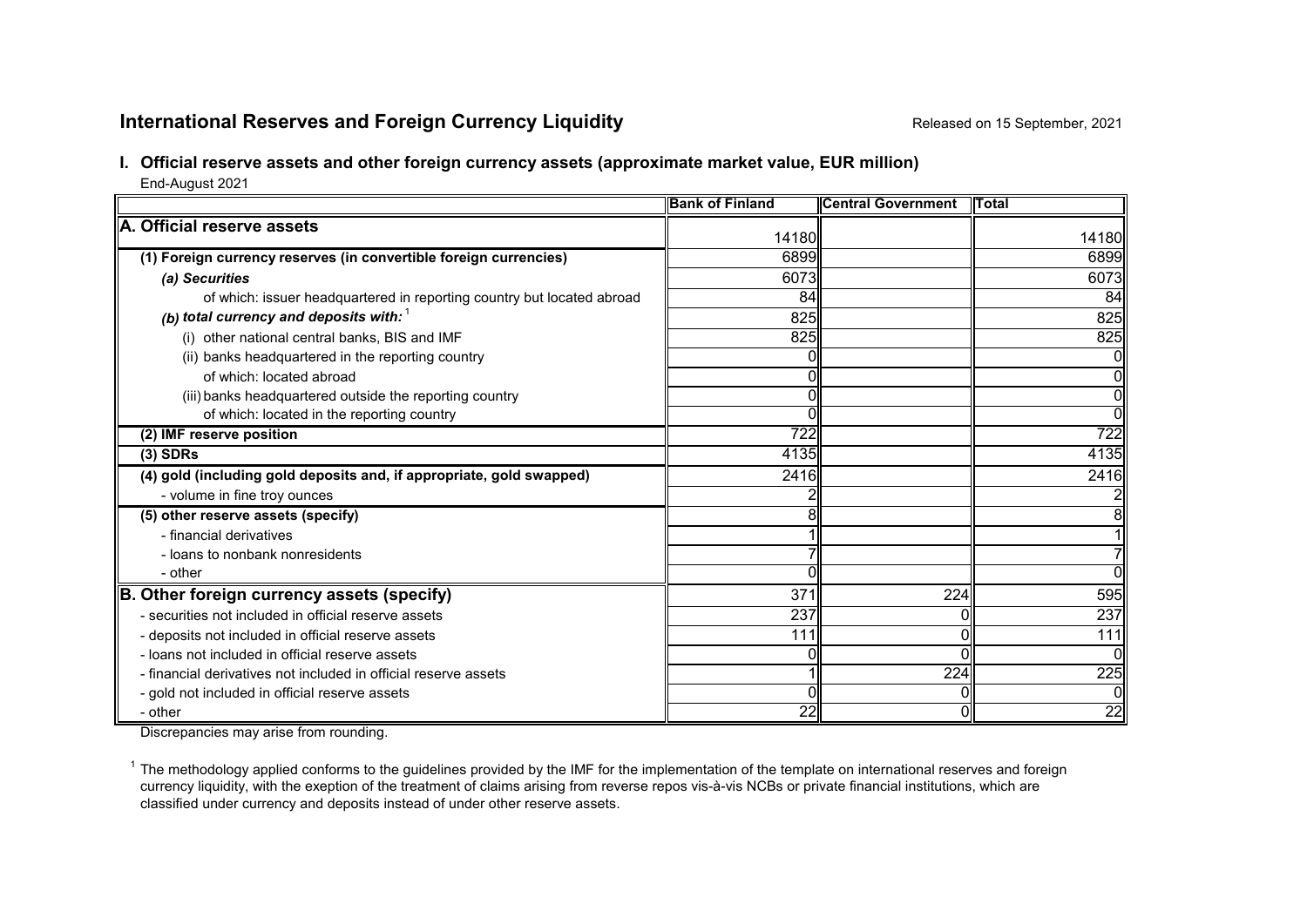#### **II. Predetermined short-term net drains on foreign currency assets (nominal value, EUR million)** End-August 2021

|      | $-$                                             |                           | <b>Bank of Finland</b> |       |         | <b>Central Government</b> |         |                 |                           | <b>Total</b>        |              |                |          |                |
|------|-------------------------------------------------|---------------------------|------------------------|-------|---------|---------------------------|---------|-----------------|---------------------------|---------------------|--------------|----------------|----------|----------------|
|      |                                                 | <b>Maturity breakdown</b> |                        |       |         | <b>Maturity breakdown</b> |         |                 | <b>Maturity breakdown</b> |                     |              |                |          |                |
|      |                                                 |                           | (residual maturity)    |       |         | (residual maturity)       |         |                 |                           | (residual maturity) |              |                |          |                |
|      |                                                 |                           |                        | More  |         |                           |         |                 | <b>More</b>               |                     |              |                | More     |                |
|      |                                                 |                           |                        |       | lthan 1 | <b>More</b>               |         |                 | than 1                    | <b>More</b>         |              |                | than 1   | <b>More</b>    |
|      |                                                 | <b>Total</b>              | Up to 1                | month | than 3  | <b>Total</b>              | Up to 1 | than 3<br>month |                           | <b>Total</b>        | Up to 1      | month          | than 3   |                |
|      |                                                 |                           |                        | month | and up  | <b>months</b>             |         | month           | and up                    | months              |              | month          | and up   | months         |
|      |                                                 |                           |                        |       | to $3$  | and up                    |         |                 | to $3$                    | and up              |              |                | to 3     | and up         |
|      |                                                 |                           |                        |       | months  | to 1 year                 |         |                 | months                    | to 1 year           |              |                | months   | to 1 year      |
| ll1. | Foreign currency loans, securities and deposits |                           | 0                      |       |         | $\Omega$                  | $-3916$ | $-2079$         | $-1814$                   | $-23$               | $-3916$      | $-2079$        | $-1814$  | $-23$          |
|      | - outflows (-)                                  | Principal                 | 0                      |       |         | 01                        | $-3883$ | $-2077$         | $-1806$                   | $\Omega$            | -3883        | $-2077$        | $-1806$  | $\overline{0}$ |
|      |                                                 | Interest                  | 0                      |       |         |                           | $-33$   | $-2'$           | -8                        | $-23$               | $-33$        | $-2$           | -8       | $-23$          |
|      | - inflows $(+)$                                 | Principal                 | $\Omega$               |       |         |                           |         |                 |                           |                     |              | 0              | $\Omega$ | $\overline{0}$ |
|      |                                                 | Interest                  | 0                      |       | O       |                           | U       |                 |                           |                     |              |                | $\Omega$ | $\overline{0}$ |
| ll2. | Aggregate short and long positions in           |                           |                        |       |         |                           |         |                 |                           |                     |              |                |          |                |
|      | forwards and futures in foreign currencies      |                           |                        |       |         |                           |         |                 |                           |                     |              |                |          |                |
|      | vis-à-vis the domestic currency (including      |                           |                        |       |         |                           |         |                 |                           |                     |              |                |          |                |
|      | the forward leg of currency swaps)              |                           |                        |       |         |                           | 3906    | 2079            | 1810                      | 18                  | 3906         | 2079           | 1810     | 18             |
|      | Short positions (-)<br>(a)                      |                           |                        |       |         | ΩI                        |         |                 |                           | $\Omega$            |              | 0              |          | $\overline{0}$ |
|      | Long positions $(+)$<br>(b)                     |                           |                        |       |         |                           | 3906    | 2079            | 1810                      | $\overline{18}$     | 3906         | 2079           | 1810     | 18             |
| 13.  | Other (specify)                                 |                           |                        |       |         |                           |         |                 |                           |                     |              | 0              |          | $\overline{0}$ |
|      | - outflows related to repos (-)                 |                           |                        |       |         |                           |         |                 |                           |                     |              |                | 0        | 0I             |
|      | - inflows related to reverse repos (+)          |                           |                        |       |         |                           |         |                 |                           |                     |              |                |          | $\overline{0}$ |
|      | - trade credit (-)                              |                           |                        |       |         |                           |         |                 |                           |                     |              | 0              |          | $\overline{0}$ |
|      | - trade credit $(+)$                            |                           |                        |       | 0       | ΩI                        |         |                 |                           |                     | $\Omega$     | $\Omega$       | $\Omega$ | $\overline{0}$ |
|      | - other accounts payable (-)                    |                           |                        |       |         |                           |         |                 |                           |                     | $\mathbf{0}$ | $\Omega$       | $\Omega$ | $\overline{0}$ |
|      | - other accounts receivable $(+)$               |                           | 0                      |       | 0       |                           | 0       | $\Omega$        |                           |                     | 0            | $\overline{0}$ | $\Omega$ | $\overline{0}$ |

Discrepancies may arise from rounding.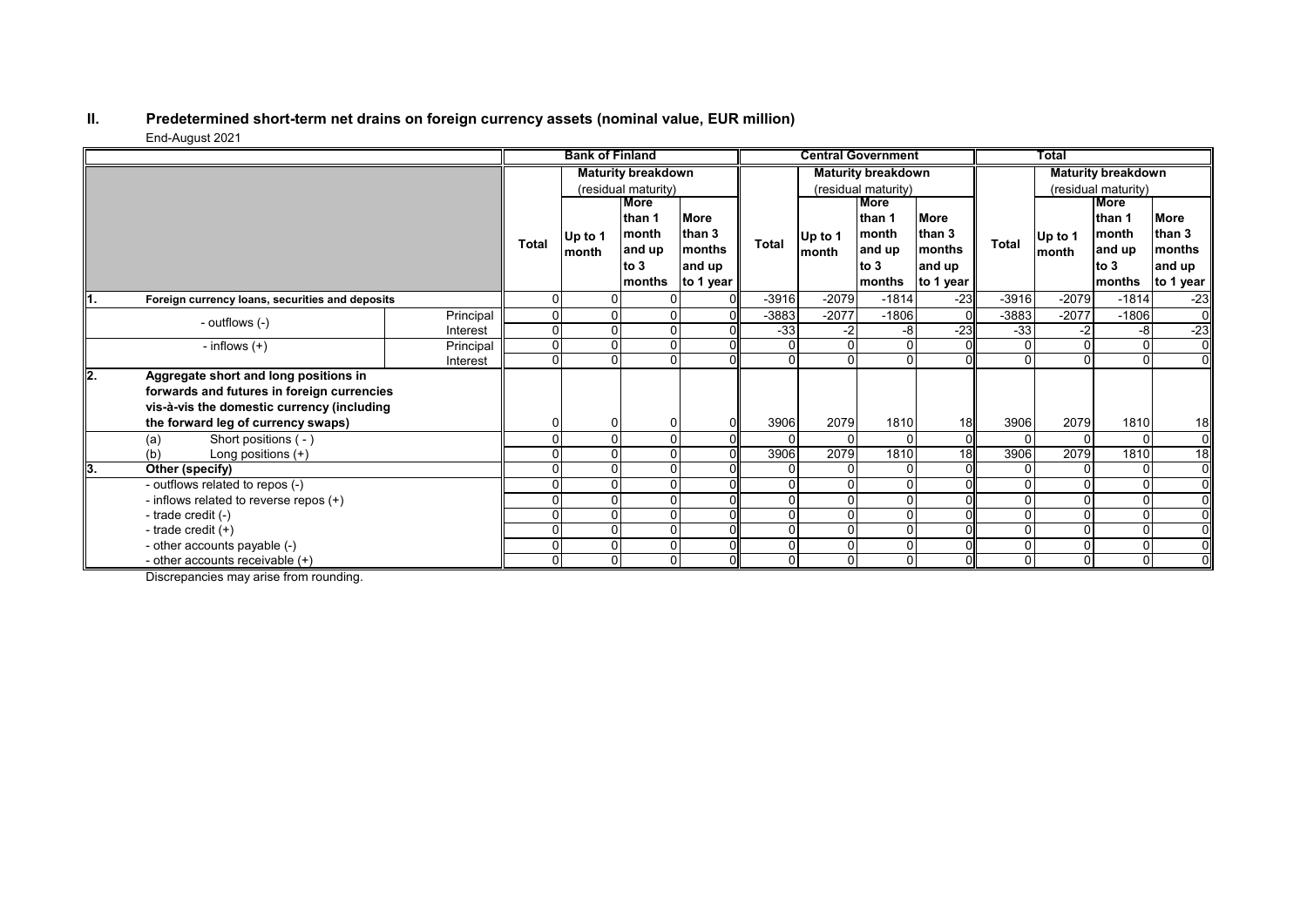## **III. Contingent short-term net drains on foreign currency assets (nominal value, EUR million)**

End-August 2021

| Liiu-Auyusi 2021                                                                                   |                           | <b>Bank of Finland</b>                |                                                            |                                                        |                           |                                       | <b>Central Government</b>                                  |                                                        |                                       | <b>Total</b>                     |                                                            |                                                        |
|----------------------------------------------------------------------------------------------------|---------------------------|---------------------------------------|------------------------------------------------------------|--------------------------------------------------------|---------------------------|---------------------------------------|------------------------------------------------------------|--------------------------------------------------------|---------------------------------------|----------------------------------|------------------------------------------------------------|--------------------------------------------------------|
|                                                                                                    | <b>Maturity breakdown</b> |                                       |                                                            |                                                        | <b>Maturity breakdown</b> |                                       |                                                            | <b>Maturity breakdown</b>                              |                                       |                                  |                                                            |                                                        |
|                                                                                                    |                           | (residual maturity, where applicable) |                                                            |                                                        |                           | (residual maturity, where applicable) |                                                            |                                                        | (residual maturity, where applicable) |                                  |                                                            |                                                        |
|                                                                                                    | Total                     | Up to 1<br>month                      | <b>More</b><br>than 1<br>month<br>and up<br>to 3<br>months | <b>More</b><br>than 3<br>months<br>and up<br>to 1 year | Total                     | Up to 1<br>month                      | <b>More</b><br>than 1<br>month<br>and up<br>to 3<br>months | <b>More</b><br>than 3<br>months<br>and up<br>to 1 year | <b>Total</b>                          | Up to 1<br>month                 | <b>More</b><br>than 1<br>month<br>and up<br>to 3<br>months | <b>More</b><br>than 3<br>months<br>and up<br>to 1 year |
| Contingent liabilities in foreign currency                                                         | $\Omega$                  | $\Omega$                              | $\Omega$                                                   |                                                        | $\Omega$                  | $\Omega$                              |                                                            |                                                        | $\overline{0}$                        | 0                                | 0                                                          |                                                        |
| (a) Collateral guarantees on debt falling due within one year                                      | $\Omega$                  | $\Omega$                              | $\Omega$                                                   |                                                        | 0                         | $\Omega$                              | 0                                                          |                                                        | $\Omega$                              | $\overline{0}$                   | $\mathbf 0$                                                |                                                        |
| (b) Other contingent liabilities                                                                   | $\Omega$                  | $\overline{0}$                        | $\Omega$                                                   | U                                                      | $\overline{0}$            | $\overline{0}$                        | 0                                                          |                                                        | $\overline{0}$                        | $\overline{0}$                   | $\mathbf 0$                                                |                                                        |
| Foreign currency securities issued with<br>2.<br>embedded options (puttable bonds)                 | $\Omega$                  |                                       |                                                            |                                                        | $\mathbf{0}$              |                                       |                                                            |                                                        | $\overline{0}$                        |                                  |                                                            |                                                        |
| Undrawn, unconditional credit lines provided by:<br>З.                                             | $\Omega$                  | $\Omega$                              | $\Omega$                                                   | $\Omega$                                               | $\Omega$                  | $\Omega$                              | $\Omega$                                                   | $\Omega$                                               | $\overline{0}$                        | 0                                | $\mathbf 0$                                                | $\Omega$                                               |
| (a) other national monetary authorities, BIS,                                                      | $\Omega$                  | $\Omega$                              | $\Omega$                                                   | $\Omega$                                               | $\Omega$                  | $\Omega$                              | $\Omega$                                                   | 0                                                      | $\Omega$                              | 0                                | 0                                                          | $\mathbf 0$                                            |
| IMF, and other international organizations                                                         |                           |                                       |                                                            |                                                        |                           |                                       |                                                            |                                                        |                                       |                                  |                                                            |                                                        |
| - other national monetary authorities (+)                                                          | $\Omega$                  | $\Omega$                              | $\Omega$                                                   | U                                                      | $\overline{0}$            | $\overline{0}$                        | 0                                                          | U                                                      | $\overline{0}$                        | 0                                | 0                                                          | 0                                                      |
| $-BIS (+)$                                                                                         | $\Omega$                  | $\overline{0}$                        | $\overline{0}$                                             | $\Omega$                                               | $\overline{0}$            | $\overline{0}$                        | 0                                                          | 0                                                      | $\overline{0}$                        | $\overline{0}$                   | 0                                                          | $\mathbf 0$                                            |
| $-IMF (+)$                                                                                         | $\Omega$                  | $\Omega$                              | $\overline{0}$                                             | $\Omega$<br>$\Omega$                                   | $\Omega$                  | $\mathbf 0$                           | $\Omega$                                                   | $\Omega$<br>O                                          | $\overline{0}$                        | $\overline{0}$                   | $\overline{0}$                                             | $\overline{0}$                                         |
| - other international organizations (+)                                                            | $\Omega$<br>$\Omega$      | $\Omega$<br>$\Omega$                  | $\Omega$<br>$\Omega$                                       |                                                        | $\overline{0}$            | $\overline{0}$                        | 0                                                          | 0                                                      | $\overline{0}$                        | $\overline{0}$<br>$\overline{0}$ | 0                                                          | $\Omega$                                               |
| (b) with banks and other financial institutions (+)                                                |                           |                                       |                                                            | $\Omega$                                               | $\overline{0}$            | $\overline{0}$                        | 0                                                          |                                                        | $\overline{0}$                        |                                  | $\mathbf 0$                                                | $\mathbf 0$                                            |
| (c) with banks and other financial institutions<br>headquartered outside the reporting country (+) | $\Omega$                  | $\Omega$                              | $\Omega$                                                   | $\Omega$                                               | $\Omega$                  | $\Omega$                              | $\Omega$                                                   | $\Omega$                                               | $\overline{0}$                        | 0                                | $\mathbf 0$                                                | $\Omega$                                               |
| Undrawn, unconditional credit lines provided to:<br>4.                                             | $\Omega$                  | $\overline{0}$                        | $\Omega$                                                   | $\Omega$                                               | $\Omega$                  | $\Omega$                              | $\Omega$                                                   | $\Omega$                                               | $\overline{0}$                        | 0                                | 0                                                          | $\Omega$                                               |
| (a) other national monetary authorities, BIS,                                                      |                           |                                       |                                                            |                                                        |                           |                                       |                                                            |                                                        |                                       |                                  |                                                            |                                                        |
| IMF, and other international organizations                                                         | $\Omega$                  | $\Omega$                              | $\Omega$                                                   | $\Omega$                                               | $\Omega$                  | $\Omega$                              | 0                                                          | 0                                                      | $\overline{0}$                        | 0                                | $\mathbf 0$                                                | $\mathbf 0$                                            |
| - other national monetary authorities (-)                                                          | $\Omega$                  | $\Omega$                              | $\Omega$                                                   | n                                                      | 0                         | $\overline{0}$                        | 0                                                          | 0                                                      | $\overline{0}$                        | 0                                | $\mathbf 0$                                                | 0                                                      |
| $-BIS$ (-)                                                                                         | $\Omega$                  | $\overline{0}$                        | $\overline{0}$                                             | $\Omega$                                               | $\mathbf{0}$              | $\mathbf 0$                           | 0                                                          | $\Omega$                                               | $\overline{0}$                        | $\overline{0}$                   | 0                                                          | $\mathbf 0$                                            |
| $-IMF(-)$                                                                                          | $\Omega$                  | $\Omega$                              | $\overline{0}$                                             | $\Omega$                                               | $\Omega$                  | $\Omega$                              | 0                                                          | $\Omega$                                               | $\overline{\mathbf{0}}$               | $\overline{0}$                   | $\overline{0}$                                             | $\overline{0}$                                         |
| - other international organizations (-)                                                            | $\Omega$                  | $\overline{0}$                        | $\Omega$                                                   | $\Omega$                                               | $\overline{0}$            | $\overline{0}$                        | 0                                                          | 0                                                      | $\overline{0}$                        | $\overline{0}$                   | 0                                                          | $\mathbf 0$                                            |
| (b) banks and other financial institutions<br>headquartered in reporting country (-)               | $\Omega$                  | $\Omega$                              | $\Omega$                                                   | $\Omega$                                               | $\Omega$                  | $\Omega$                              | 0                                                          | 0                                                      | $\overline{0}$                        | 0                                | $\mathbf 0$                                                | $\mathbf 0$                                            |
| (c) banks and other financial institutions<br>headquartered outside the reporting country (-)      | $\Omega$                  | $\Omega$                              | $\Omega$                                                   | $\Omega$                                               | 0                         | $\Omega$                              | 0                                                          | U                                                      | $\Omega$                              | 0                                | $\mathbf 0$                                                | $\mathbf 0$                                            |
| Aggregate short and long positions of options<br>5.                                                |                           |                                       |                                                            |                                                        |                           |                                       |                                                            |                                                        |                                       |                                  |                                                            |                                                        |
| in foreign currencies vis-à-vis the domestic currency                                              | $\Omega$                  | $\Omega$                              | $\Omega$                                                   | $\Omega$                                               | 0                         | $\Omega$                              | 0                                                          | U                                                      | $\overline{0}$                        | 0                                | 0                                                          | $\mathbf 0$                                            |
| (a) Short positions                                                                                | $\Omega$                  | $\Omega$                              | $\Omega$                                                   | $\Omega$                                               | $\overline{0}$            | $\overline{0}$                        | 0                                                          | U                                                      | $\overline{0}$                        | $\overline{0}$                   | 0                                                          | $\Omega$                                               |
| (i) Bought puts                                                                                    | $\Omega$                  | $\Omega$                              | $\Omega$                                                   | $\Omega$                                               | $\mathbf{0}$              | $\overline{0}$                        | 0                                                          | $\Omega$                                               | $\overline{0}$                        | $\overline{0}$                   | 0                                                          | $\Omega$                                               |
| (ii) Written calls                                                                                 | $\overline{0}$            | $\overline{0}$                        | $\overline{0}$                                             | O                                                      | 0                         | $\Omega$                              | 0                                                          | 0                                                      | $\overline{0}$                        | $\overline{0}$                   | $\overline{0}$                                             | $\overline{0}$                                         |
| (b) Long positions                                                                                 | $\Omega$                  | $\Omega$                              | $\Omega$                                                   | $\Omega$                                               | $\overline{0}$            | $\Omega$                              | 0                                                          | 0                                                      | $\overline{0}$                        | $\overline{0}$                   | 0                                                          | $\Omega$                                               |
| (i) Bought calls                                                                                   | $\Omega$                  | $\Omega$                              | $\Omega$                                                   | $\Omega$                                               | $\overline{0}$            | $\overline{0}$                        | 0                                                          | $\Omega$                                               | $\overline{0}$                        | $\overline{0}$                   | 0                                                          | $\mathbf 0$                                            |
| (ii) Written puts                                                                                  | $\Omega$                  | $\Omega$                              | $\Omega$                                                   | $\Omega$                                               | $\mathbf 0$               | $\overline{0}$                        | $\overline{0}$                                             | $\Omega$                                               | $\Omega$                              | $\overline{0}$                   | 0                                                          | $\Omega$                                               |

Discrepancies may arise from rounding.